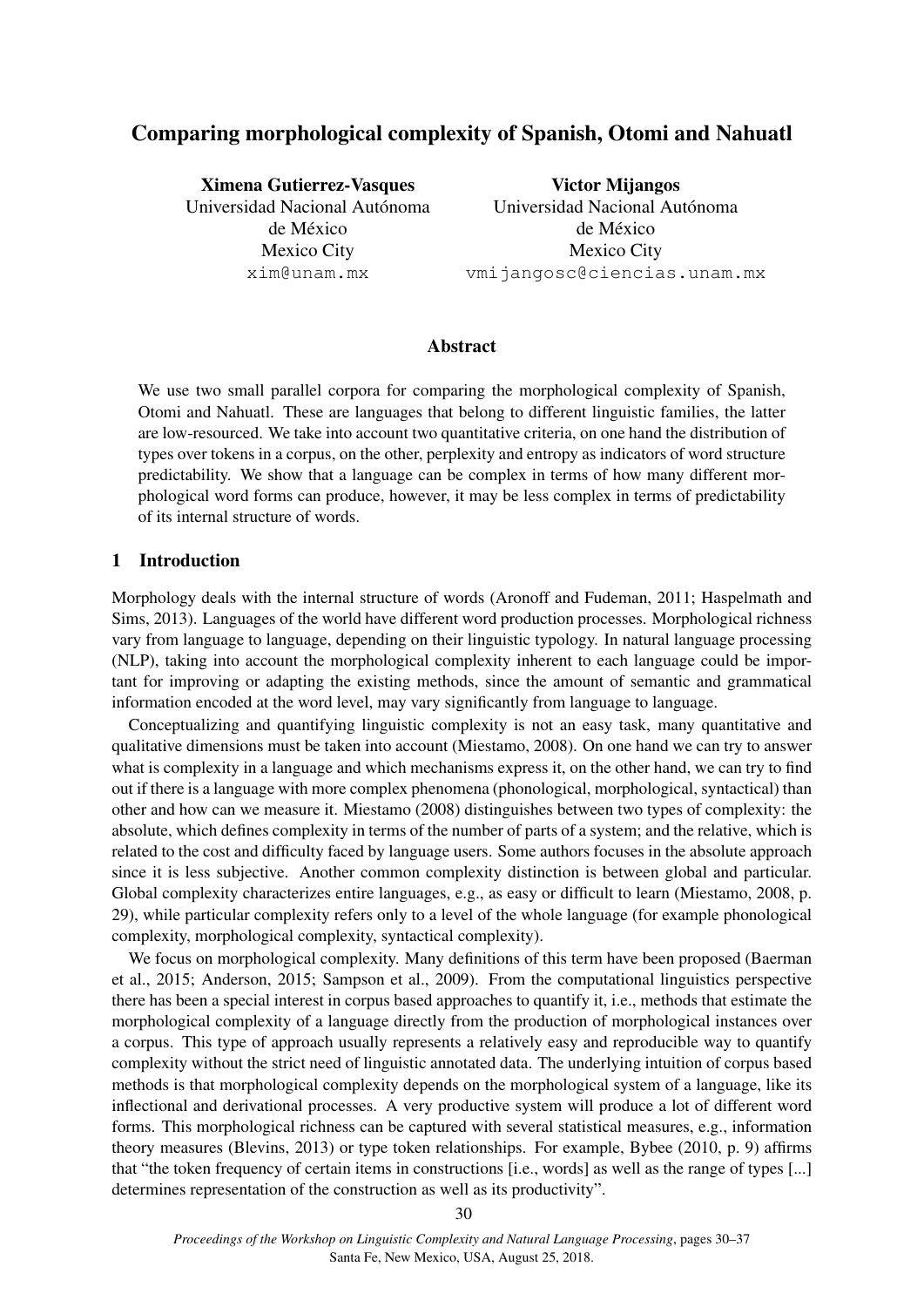In this work, we are interested in using corpus based approaches; however, we would like to quantify the complexity not only by the type and token distributions over a corpus, but also by taking into account other important dimension: the predictability of a morph sequence (Montermini and Bonami, 2013). This is a preliminary work that takes as a case of study the distant languages Otomi, Nahuatl and Spanish. The general idea is to use parallel corpora, type-token relationship and some NLP strategies for measuring the predictability in statistical language models.

Additionally, most of the previous works do not analyze how the complexity changes when different types of morphological normalization procedures are applied to a language, e.g., lemmatization, stemming, morphological segmentation. This information could be useful for linguistic analysis and for measuring the impact of different word form normalization tools depending of the language. In this work, we analyze how the type-token relationship changes using different types of morphological normalization techniques.

#### 1.1 The type-token relationship (TTR)

The type-token relationship (TTR) is the relationship that exists between the number of distinct words (types) and the total word count (tokens) within a text. This measure has been used for several purposes, e.g., as an indicator of vocabulary richness and style of an author (Herdan, 1966; Stamatatos, 2009), information flow of a text (Altmann and Altmann, 2008) and it has also been used in child language acquisition, psychiatry and literary studies (Malvern and Richards, 2002; Kao and Jurafsky, 2012).

TTR has proven to be a simple, yet effective, way to quantify the morphological complexity of a language. This is why it has been used to estimate morphological complexity using relatively small corpora (Kettunen, 2014). It has also shown a high correlation with other types of complexity measures like entropy and paradigm-based approaches that are based on typological information databases (Bentz et al., 2016)

It is important to notice that the value of TTR is affected by the type and length of the texts. However, one natural way to make TTRs comparable between languages is to use a parallel corpus, since the same meaning and functions are, more or less, expressed in the two languages. When TTR is measured over a parallel corpus, it provides a useful way to compare typological and morphological characteristics of languages. Kelih (2010) works with parallel texts of the Slavic language family to analyze morphological and typological features of the languages, i.e., he uses TTR for comparing the morphological productivity and the degree of syntheticity and analycity between the languages. Along the same line, Mayer et al. (2014) automatically extract typological features of the languages, e.g., morphological synthesis degree, by using TTR.

There exist several models that have been developed to examine the relationship between the types and tokens within a text (Mitchell, 2015). The most common one is the ratio  $\frac{types}{tokens}$  and it is the one that we use in this work.

## 1.2 Entropy and Perplexity

In NLP, statistical language models are a useful tool for calculating the probability of any sequence of words in a language. These models need a corpus as training data, they are usually based on n-grams, and more recently, in neural representations of words.

Information theory based measures can be used to estimate the predictiveness of these models, i.e., perplexity and entropy. Perplexity is a common measure for the complexity of n-grams models in NLP (Brown et al., 1992). Perplexity is based in Shannon's entropy (Shannon et al., 1951) as the perplexity of a model  $\mu$  is defined by the equation  $2^{H(\mu)}$ , where  $H(\mu)$  es the entropy of the model (or random variable). Shannon's entropy had been used for measuring complexity of different systems. In linguistics, entropy is commonly used to measure the complexity of morphological systems (Blevins, 2013; Ackerman and Malouf, 2013; Baerman, 2012). Higher values of perplexity and entropy mean less predictability.

Perplexity depends on how the model is represented (this includes the size of the data). In this work, we compare two different models for calculating the entropy and perplexity: a typical bigram model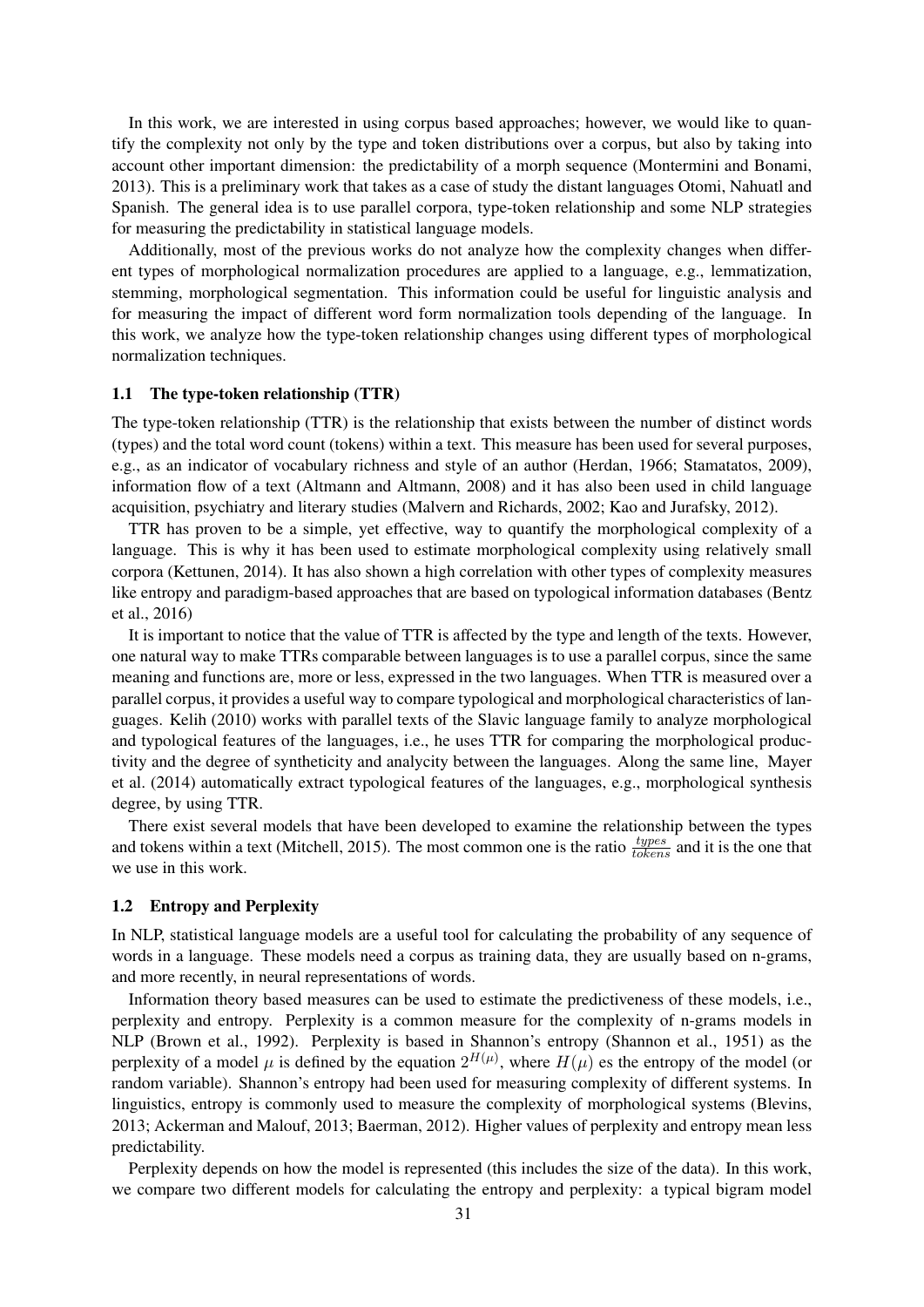adapted to a morph level(Brown et al., 1992); and our proposal based on using the word as a context instead of ngrams.

We rely in parallel corpora to compare the measures across languages, since the same meaning and functions are shared in the two languages.

- Bigram model. This model takes into consideration bigrams (Brown et al., 1992) as context for determining the joint probabilities of the sub-strings. Here the bigrams are sequences of two morphs in the text (whether they belong to the same word or not). This is a typical statistical language model but instead of using sequences of words, we use morphological segmented texts. In addition, we use a Laplacian (or add one) smoothing for the conditional probabilities (Chen and Goodman, 1999).
- Word level. The word level representation takes the whole word as context for the determination of joint probabilities. Therefore, the frequency of co-occurrence is different from zero only if the sub-word units (morphs) are part of the same word. For example, if  $xby$  is a word with a prefix  $x$ and a suffix  $y$ , the co-occurrence of  $x$  with  $b$  will be different from zero as both morphs are part of the word  $xby$ . Similarly, the co-occurrence of y with b will be different from zero. Conversely, if two morphs are sub-strings of different words, its co-occurrence will be zero. To calculate the conditional probabilities we use and add one estimator defined as:

$$
p(x|y) = \frac{fr(x, y) + 1}{fr(x, y) + V}
$$
 (1)

Where V is the number of types and  $fr(\cdot)$  is the frequency of co-occurrence function.

# 2 Experimental setting

#### 2.1 The corpus

We work with two language pairs that are spoken in the same country (Mexico) but they are typologically distant languages: Spanish (Indo-European)-Nahuatl (Uto-Aztecan) and Spanish-Otomi (Oto-Manguean). Both, Nahuatl and Otomi are low-resource languages that face scarcity of digital parallel and monolingual corpora.

Nahuatl is an indigenous language with agglutinative and polysynthethic morphological phenomena. It can agglutinate many different prefixes and suffixes to build complex words. Spanish also has rich morphology, but it mainly uses suffixes and it can have a fusional behavior, where morphemes can be fused or overlaid into a single one that encodes several grammatical meanings. Regarding to Otomi, its morphology also has a fusional tendency, and it is head-marking. Otomi morphology is usually considered quite complex (Palancar, 2012) as it exhibits different phenomena like stem alternation, inflectional class changes and suprasegmental variation, just to mention some.

Since we are dealing with low resource languages that have a lot of dialectal and orthographic variation, it is difficult to obtain a standard big parallel corpus. We work with two different parallel corpora, i.e., Spanish-Nahuatl and Spanish-Otomi. Therefore the complexity comparisons are always in reference to Spanish.

We used a Spanish-Nahuatl parallel corpus created by Gutierrez-Vasques et al. (2016). However, we used only a subset since the whole corpus is not homogeneous, i.e., it comprises several Nahuatl dialects, sources, periods of time and it lacks of a general orthographic normalization. We chose the texts that had a more or less systematic writing. On the other hand, we used a Spanish-Otomi parallel corpus (Lastra, 1992) conformed by 38 texts transcribed from speech. This corpus was obtained in San Andres´ Cuexcontitlan. It is principally composed by narrative texts, but also counts with dialogues and elicited data. Table 1 shows the size of the parallel corpora used for the experiments.

#### 2.2 Morphological analysis tools

We used different morphological analysis tools, in order to explore the morphological complexity variation among languages and between the different types of morphological representations. We performed lemmatization for Spanish language, and morphological segmentation for all languages.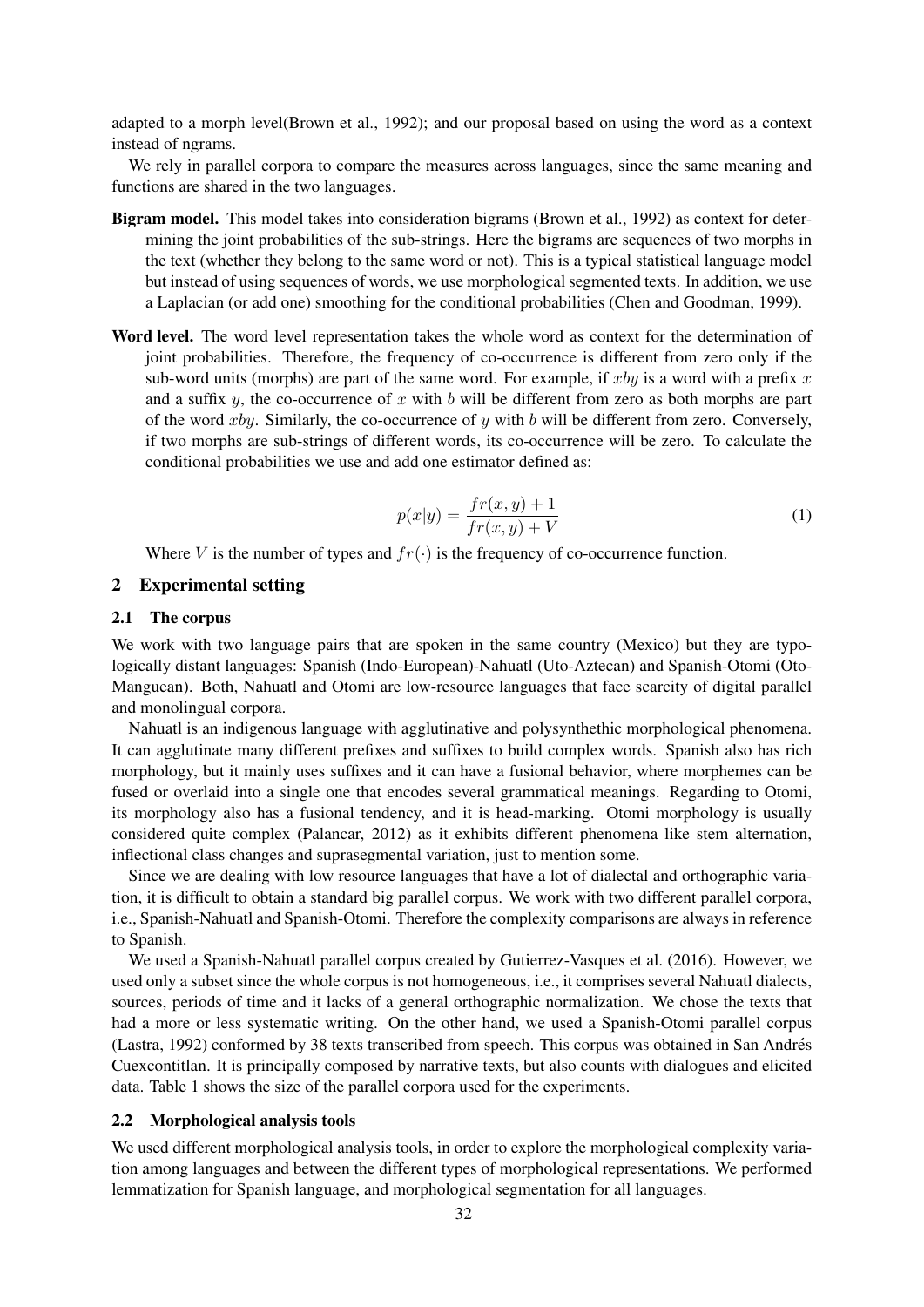| <b>Parallel Corpus</b>          | <b>Tokens</b> | <b>Types</b>      |
|---------------------------------|---------------|-------------------|
| <b>Spanish-Nahuatl</b>          |               |                   |
| Spanish (ES)                    | 118364        | 13233             |
| Nahuatl (NA)                    | 81850         | 21207             |
| Spanish-Otomi                   |               |                   |
| $\overline{\text{Spanish}(ES)}$ | 8267          | $\overline{25}16$ |
| Otomi $(OT)$                    | 6791          | 3381              |

Table 1: Size of the parallel corpus

In NLP, morphology is usually tackled by building morphological analysis (taggers) tools. And more commonly, lemmatization and stemming methods are used to reduce the morphological variation by converting words forms to a standard form, i.e., a lemma or a stem. However, most of these technologies are focused in a reduced set of languages. For languages like English, with plenty of resources and relatively poor morphology, morphological processing may be considered solved.

However, this is not the case for all the languages. Specially for languages with rich morphological phenomena where it is not enough to remove inflectional endings in order to obtain a stem.

Lemmatization and stemming aim to remove inflectional endings. Spanish has available tools to perform this task. We used the tool Freeling<sup>1</sup>. Regarding to morphological segmentation, we used semisupervised statistical segmentation models obtained with the tool Morfessor (Virpioja et al., 2013). In particular, we used the same segmentation models reported in Gutierrez-Vasques (2017) for Spanish and Nahuatl. As for Otomi, we used manual morphological segmentation of the corpus, provided by a specialist.

## 2.3 Complexity measures

We calculated the type-token relationship for every language in each parallel corpus. Table 2 shows the TTR of the texts without any processing  $(ES, NA)$  and with the different types of morphological processing: morphological segmentation ( $ES_{morph}$ ,  $NA_{morph}$ ), lemmatization ( $ES_{lemma}$ ). In a similar way, Table 3 shows the TTR values for the Spanish-Otomi corpus. It is worth mentioning that the TTR values are only comparable within the same parallel corpus.

|                         | <b>Tokens</b> | <b>Types</b> | <b>TTR</b> $(\%)$ |
|-------------------------|---------------|--------------|-------------------|
| ES                      | 118364        | 13233        | 11.17             |
| N A                     | 81850         | 21207        | 25.90             |
| $ES_{morph}$            | 189888        | 4369         | 2.30              |
| $NA_{morph}$            | 175744        | 2191         | 1.24              |
| $\overline{E}S_{lemma}$ | 118364        | 7599         | 642               |

Table 2: TTR for Nahuatl-Spanish corpus

|              | <b>Tokens</b>     | <b>Types</b> | TTR $(\%)$ |
|--------------|-------------------|--------------|------------|
| ES           | $82\overline{67}$ | 2516         | 30.43      |
| OΤ           | 6791              | 3381         | 49.78      |
| $ES_{morph}$ | 14422             | 1072         | 7.43       |
| $OT_{morph}$ | 13895             | 1788         | 1.28       |
| $ES_{lemma}$ | 8502              | 1020         | 8.33       |

Table 3: TTR for Otomi-Spanish corpus

We also calculate the perplexity and complexity for the different languages. Since we are focusing on morphological complexity, we took only the segmented data for computing the entropy and the perplexity. We do not use the lemmatized or non segmented data since this would be equivalent to measuring the combinatorial complexity between words, i.e. syntax. In this sense, the entropy and

<sup>1</sup> http://nlp.lsi.upc.edu/freeling/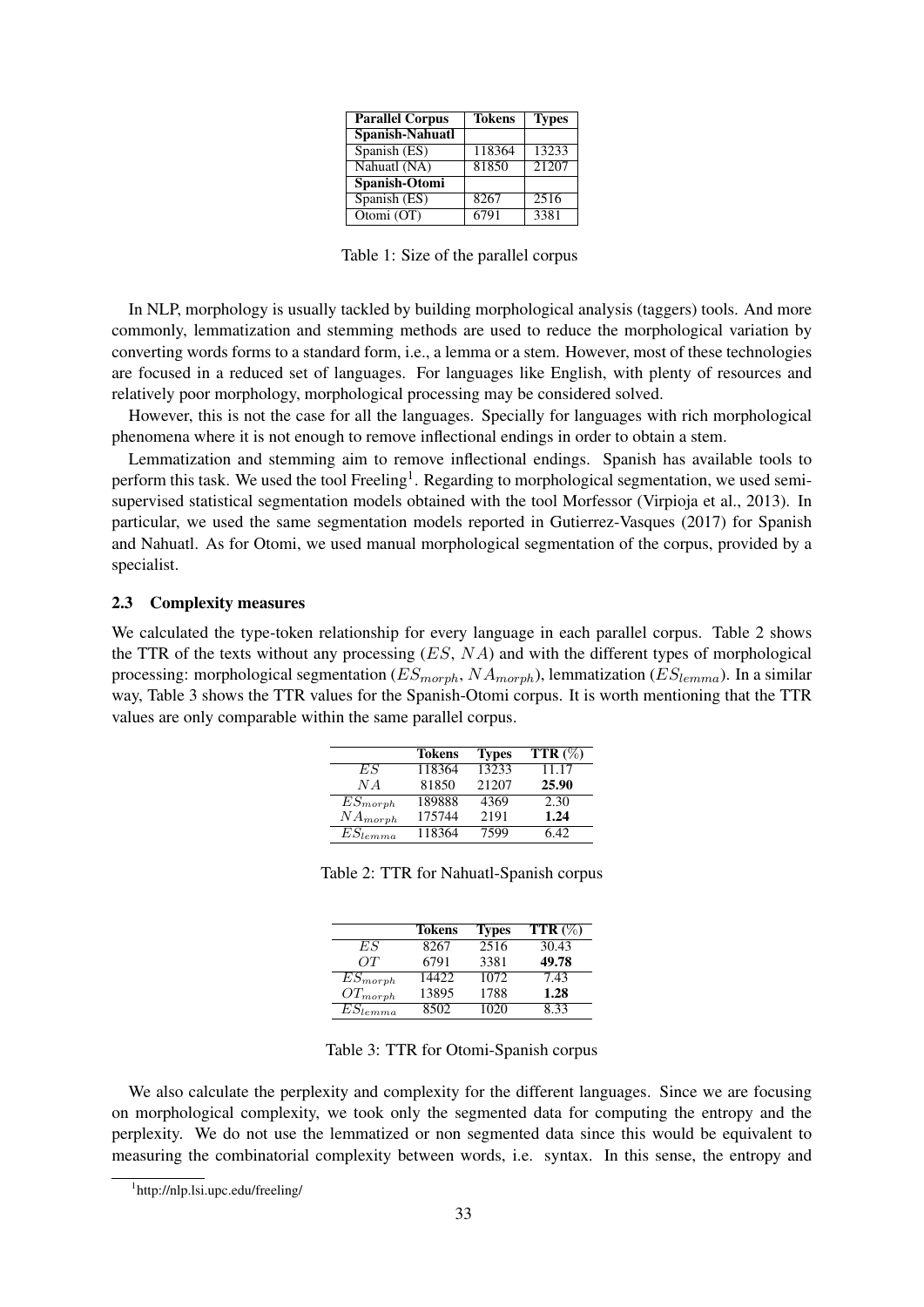perplexity reflects the predictability of the morphs sequences. Tables 4 and 5 shows the perplexity and entropy in each language pair.

|                         | Word level | <b>Bigram</b> model |
|-------------------------|------------|---------------------|
|                         | ES-NA      |                     |
| $\overline{N}A_{morph}$ | 214.166    | 1069.973            |
| $ES_{morph}$            | 1222.956   | 2089.774            |
|                         | ES-OT      |                     |
| $\overline{ES}_{morph}$ | 208.582    | 855.1766            |
| $OT_{morph}$            | 473.830    | 1315.006            |

Table 4: Perplexity obtained in the different parallel corpora

|                         | Word level   | <b>Bigram</b> model |
|-------------------------|--------------|---------------------|
|                         | ES-NA        |                     |
| $\overline{N}A_{morph}$ | 0.697        | 0.906               |
| $ES_{morph}$            | 0.848        | 0.911               |
|                         | <b>ES-OT</b> |                     |
| $ES_{morph}$            | 0.765        | 0.967               |
| $OT_{morph}$            | 0.843        | 0.984               |

Table 5: Entropy obtained in the different parallel corpora

### 3 Results analysis

## 3.1 TTR as a measure of morphological complexity

When no morphological processing is applied, Nahuatl has a lot higher TTR value than Spanish, i.e., a greater proportion of different word forms (types). In spite of Nahuatl having fewer tokens because of its agglutinative nature, it has a lot more types than Spanish. This suggests that Nahuatl has a highly productive system that can generate a great number of different morphological forms. In other words, it is more likely to find a repeated word in Spanish than in a Nahuatl corpus. In the case of Otomi-Spanish, Otomi also has a bigger complexity compared to Spanish in terms of TTR. Even though both Otomi and Spanish show fusional patterns in its inflection, Otomi also count with a lot of derivational processes and shows regular stem alternations.

In every case, morphological segmentation induced the smallest values of TTR for all languages. Suggesting that greater reduction of the morphological complexity is achieved when the words are split into morphs, making it more likely to find a repeated item. For instance, when Nahuatl was morphologically segmented, TTR had a dramatic decrease (from 26.22 to 1.23). This TTR reduction could be the result of eliminating the combinatorial variety of the agglutinative and polysynthetical morphology of the language. Therefore, when we segment the text we break this agglutination, leading to significantly less diverse units.

In the case of Otomi language, a similar trend can be observed. Otomi seems to be morphologically more complex than Spanish in terms of TTR, i.e., more diverse types or word forms. When morphological segmentation is applied, TTR decreases and Otomi language has a lower TTR compared to Spanish. Even though Otomi is not a polysynthetic language like Nahuatl, these results suggest that Otomi has also a great combinatory potential of its morphs, i.e, when Otomi gets morphologically segmented we obtain less diverse types, these morphs may be recurrent in the text but they can be combined in many several ways within the Otomi word structure. Linguistic studies have shown that Otomi language can concatenate several affixes, specially in derivative processes (Lastra, 1992).

It has brought to our attention that Spanish has a higher TTR than Nahuatl and Otomi, only when the languages are morphologically segmented. It seems that the morphs inventory is bigger in Spanish, we conjecture this is related to the fact that Spanish has more suppletion or "irregular" forms phenomena (Boyé and Hofherr, 2006).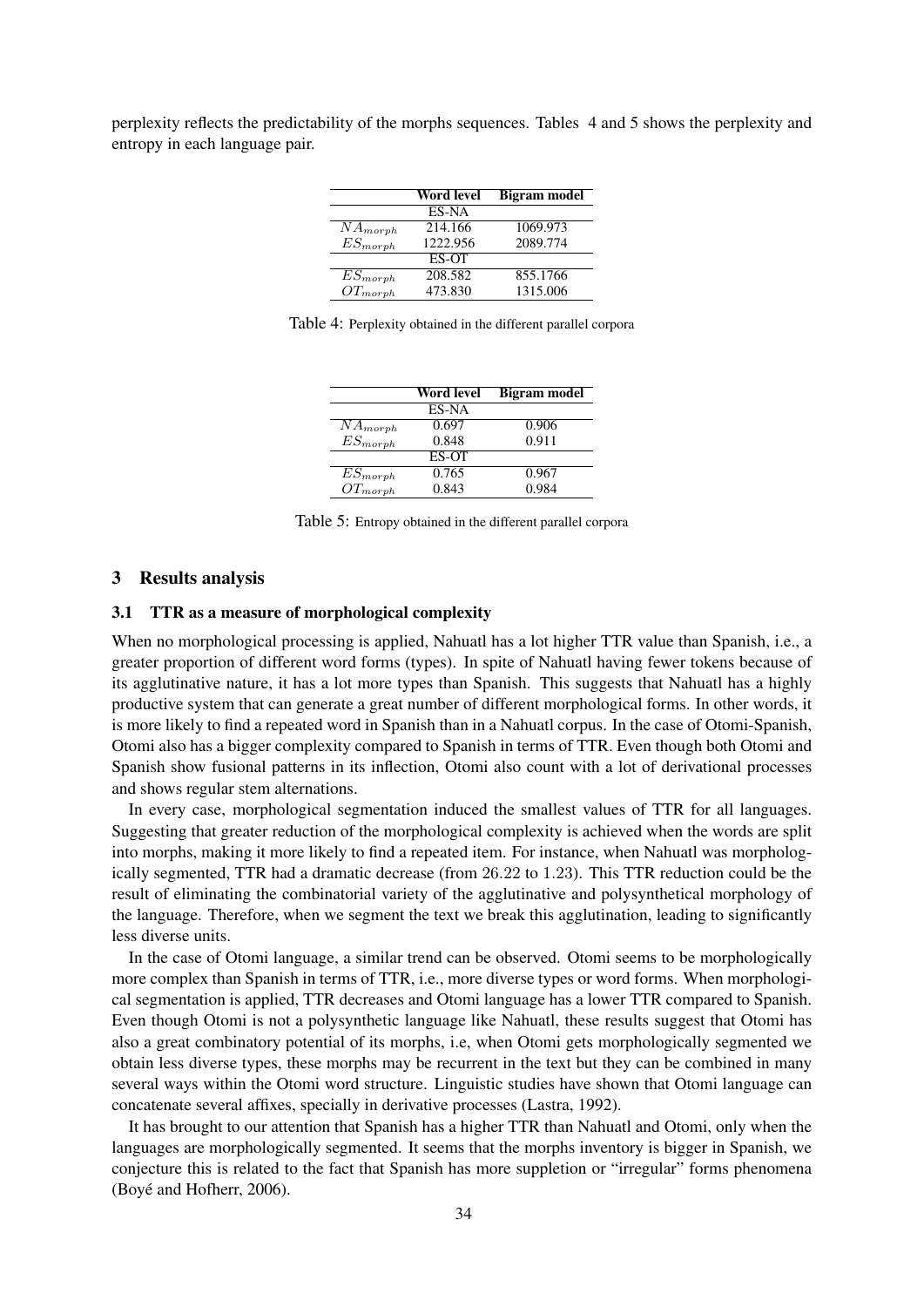## 3.2 Predictability

The predictability of the internal structure of word is other dimension of complexity. It reflects the difficulty of producing novel words given a set of lexical items (stems, suffixes or morphs). First of all, as a general overview, we can see that word level models have the lower perplexity and entropy (Tables 4 and 5). We believe that this type of models capture better the morphological structure, since they take into account the possible combinations of morphs within a word and not outside the bounds of it (like the bigram model).

It is interesting to compare the TTR and the predictability measures for each language. In the case of Nahuatl, TTR shows that there is a lot of complexity at lexical level (many different word forms, few repetitions), however, this contrasts with the predictability of the elements that conform a lexical item: the combination of morphs within a word is more predictable than Spanish, since it obtains lower values of Perplexity and entropy. The combinatorial structure of Nahuatl morphology shows less uncertainty than Spanish one, despite the fact that Nahuatl is capable of producing many more different types in the corpus due to its agglutinative and polysynthetic nature.

The case of Otomi language is different, since it seems that it is not only complex in terms of TTR but also in terms of predictability. It obtains higher entropy and perplexity than Spanish. We conjecture this is related to several phenomena. For instance, Otomi and Nahuatl allow a large number of morphs combinations to modify a stem (inflectional and derivational). However, Otomi shows phenomena that is not easy to predict; for example, it has a complex system of inflectional classes, stem alternations and prefix changes. Moreover, tones and prosody plays an important role in the morphology of Otomi verbs (Palancar, 2004; Palancar, 2016). Also, we mentioned before that many of the affixes concatenations in Otomi take place in derivative processes. Derivation tends to be less predictable than inflection phenomena (derivation is less frequent and less regular), and this could be an additional reason of why the entropy values of this language are high.

# 4 Conclusions

In this work we used corpus based measures like TTR, entropy and perplexity for exploring the morphological complexity of three languages, using two small parallel corpora. We use TTR as a measure of morphological productivity of a language, and we use the entropy and perplexity calculated over a sequence of morphs, as a measure of predictability.

There may be a common believe that polysynthetical languages are far more complex than analytic ones. However, it is important to take into account the many factors that lay a role in the complexity of the system. We stressed out that morphological complexity has several dimensions that must be taken into account (Baerman et al., 2015).

While some agglutinative polysynthetical languages, like Nahuatl, could be considered complex by the number of morphemes the combinations and the information than can be encoded in a single word; the sequence of these elements may be more predictable than fusional languages like Spanish.

Languages like Otomi, showed high complexity in the two dimensions that we focused in this work (this is consistent with qualitative perspectives (Palancar, 2016)).

These two dimensions of complexity are valid and complementary. Measures like TTR reflect the amount of information that words can encode in a language, languages that have a high TTR have the potential of encoding a lot of functions at the word level, therefore, they produce many different word forms. Perplexity and entropy measured over a sequence of morphs reflect the predictability or degree of uncertainty of these combinations. The higher the entropy (hence, the perplexity), the higher the uncertainty in the combinations of morphs.

This was a preliminary work. Deeper linguistic analysis, more corpora and more languages are needed. However, we believe that quantitative measures extracted from parallel corpora can complement and deepen the study of linguistic complexity. Efforts are currently being made (Bane, 2008). However, more studies are needed, especially for low resources languages.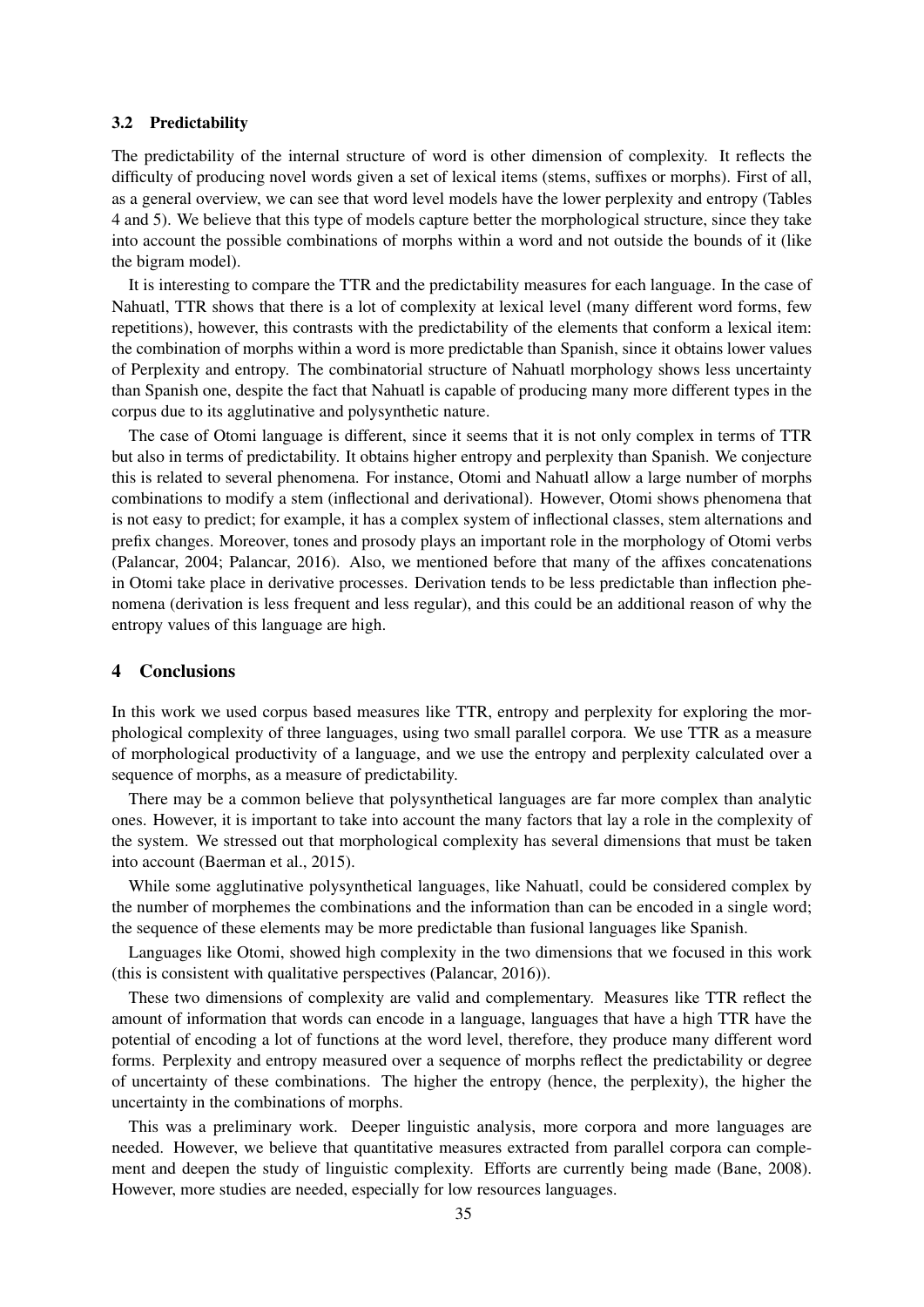### 4.1 Future work

Languages of the world have a wide range of functions that can be codified at the world level. Therefore, it would be interesting to consider the study of more complexity dimensions in our work. Popular quantitative approaches are successful in reflecting how many morphs can be combined into a single word. However, it is also important to take into account how complex the format of a word can be, i.e., not only how many elements can be combined but also what type of elements. For example, Dahl (2009) argues that when a phoneme is added to a word, this process is not as complex as adding a tone.

Another interesting dimension is the complexity of the morphology in terms of acquisition (of native and L2 speakers). Miestamo (2008) points out that this typo of complexity should be made on the basis of psycho-linguistics analysis in both processing and acquisition.

Finally, one important factor that influences language complexity is culture. In many languages, pragmatics nuances are produced via morphological processes. For instance, languages like Nahuatl have a complex honorific or reverential system that is expressed using different types of affixes. Spanish expresses this type of phenomena with morphosyntactic processes. It is a challenging task to be able to quantify all these factors that play a role in the complexity of a language.

#### Acknowledgements

This work was supported by the Mexican Council of Science and Technology (CONACYT), fund 2016- 01-2225, and CB-2016/408885. We also thank the reviewers for their valuable comments and to our friend Morrisé P. Martinez for his unconditional support.

## References

- Farrell Ackerman and Robert Malouf. 2013. Morphological organization: The low conditional entropy conjecture. *Language*, 89(3):429–464.
- Vivien Altmann and Gabriel Altmann. 2008. Anleitung zu quantitativen textanalysen. *Methoden und Anwendungen*.
- Stephen R Anderson. 2015. Dimensions of morphological complexity. *Understanding and measuring morphological complexity*, pages 11–26.
- Mark Aronoff and Kirsten Fudeman. 2011. *What is morphology?*, volume 8. John Wiley & Sons.
- Matthew Baerman, Dunstan Brown, and Greville G Corbett. 2015. *Understanding and measuring morphological complexity*. Oxford University Press, USA.
- Matthew Baerman. 2012. Paradigmatic chaos in nuer. *Language*, 88(3):467–494.
- Max Bane. 2008. Quantifying and measuring morphological complexity. In *Proceedings of the 26th west coast conference on formal linguistics*, pages 69–76. Somerville, MA, USA: Cascadilla Proceedings Project.
- Christian Bentz, Tatjana Soldatova, Alexander Koplenig, and Tanja Samardžić. 2016. A comparison between morphological complexity measures: typological data vs. language corpora.

James P Blevins. 2013. The information-theoretic turn. *Psihologija*, 46(4):355–375.

- Gilles Boyé and Patricia Hofherr. 2006. The structure of allomorphy in spanish verbal inflection. *Cuadernos de Lingu¨´ıstica del Instituto Universitario Ortega y Gasset*, 13:9–24.
- Peter F Brown, Peter V Desouza, Robert L Mercer, Vincent J Della Pietra, and Jenifer C Lai. 1992. Class-based n-gram models of natural language. *Computational linguistics*, 18(4):467–479.
- Joan Bybee. 2010. *Language, usage and cognition*. Cambridge University Press.
- Stanley F Chen and Joshua Goodman. 1999. An empirical study of smoothing techniques for language modeling. *Computer Speech & Language*, 13(4):359–394.

Östen Dahl. 2009. *Testing the assumption of complexity invariance: The case of Elfdalian and Swedish.* na.